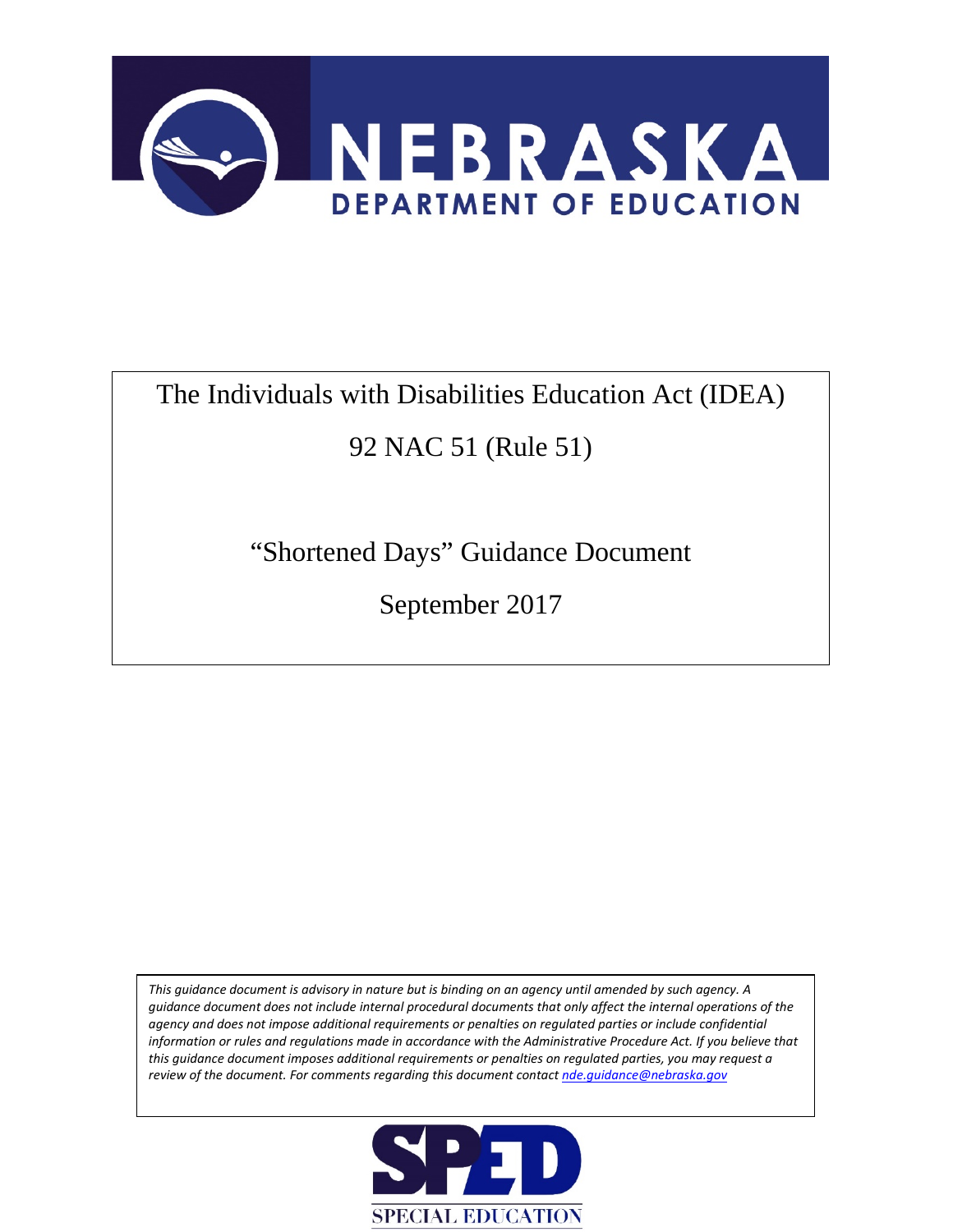

Students with disabilities must attend school for the same number of hours and minutes as non-disabled students, unless a student's individualized education program (IEP) team determines otherwise based on a student's unique, disability-related needs. Shortening a student's day raises issues regarding the provision of a free and appropriate public education (FAPE) under the Individuals with Disabilities Education Act (IDEA), as well as potential discrimination under Section 504 of the Rehabilitation Act. The Nebraska Department of Education – Office of Special Education recommends that any offer of a shortened day as FAPE should be for a specific purpose and designed to meet a student's unique needs. A student's IEP should reflect team discussion of the continuum of services and placement, including shortened day and any alternatives considered as appropriate. IEP teams should exercise caution when placing a student on a shortened day as it may limit a student's ability to make adequate progress, to access the general education curriculum, to meet graduation requirements, and to receive a FAPE.

- 1) FAPE and the LRE
- 2) Compulsory Attendance and Length of the School Day
- 3) Appropriate Uses of a Shortened Day
- 4) Inappropriate Uses of a Shortened Day
- 5) Procedural Questions
- 1) FAPE and the LRE

a) FAPE: All students with an Individualized Education Program (IEP) are entitled to a free appropriate public education (FAPE). This includes students who are eligible for special education from the ages of 3 through 21 [20 U.S.C. § 1412(a)(1)(A) and 92 NAC 51, Section 004.01, FAPE is individually determined for each student with a disability. FAPE must include special education in the least restrictive environment (LRE) and may include related services, transition services, supplementary aids and services, and/or assistive technology devices and services. The Local Education Agency (LEA) is required to ensure a FAPE is available to students enrolled in the LEA who are eligible for special education.

b) LRE: The Individuals with Disabilities Education Act (IDEA) states that, to the maximum extent appropriate, all students with disabilities, 3 through 21 years of age, are to be educated with age appropriate peers, both with and without disabilities (20 U.S.C. § 1412(a)(5)). This is known as the least restrictive environment (LRE). The LRE is the appropriate balance of settings and services to meet the student's individual needs. The LEA must have an array of services and a continuum of educational setting options available to meet the individual

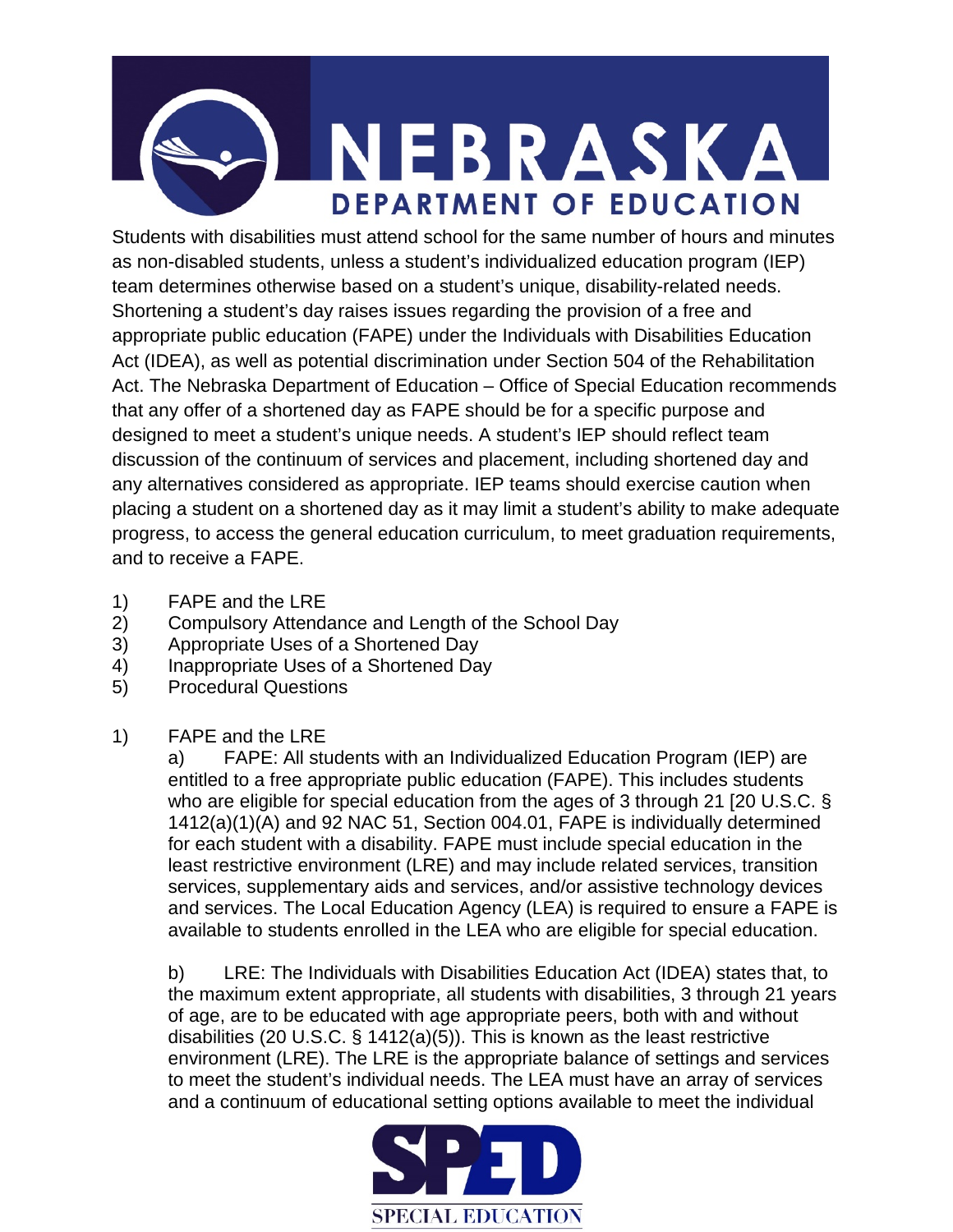

LRE needs of each student. An appropriate LRE is one that enables the student to make reasonable gains toward goals identified in an Individualized Education Program (IEP). The student's IEP must indicate the individualized LRE placement. The IEP team must consider to what extent, if any, the student will or will not participate in the general education classroom environment, the general education curriculum, and extracurricular or other nonacademic activities. In addition, consideration must be given to any potential current or long-term harmful effect on the student or on the quality of services the student needs, including the student's ability to graduate and achieve his or her post high-school goals.

- 2) Appropriate Uses of a Shortened Day
	- a) The only time it is appropriate to shorten the school day for a student with a disability is when the student's IEP team determines a shortened day is required to address the student's unique disability-related needs. For example, if because of the student's medical needs, the student is physically unable to tolerate a full school day, a shortened day may be appropriate. Before deciding to shorten the student's day, the IEP team must consider if there are other ways to meet the student's needs.
	- b) When a student's school day is shortened, the student's IEP must include:
		- i) an explanation of why the student's disability-related needs require a shortened day, and
		- ii) a plan for the student's return to school for a full day, including a plan to meet more frequently to review student data and determine whether the student is able to return to school full-time.
	- c) The student should return to a full school day as soon as she or he is able, and under most circumstances, a shortened school day should be in place for only a limited amount of time. The IEP team must meet as often as necessary to review the plan and to determine when the student is able to return to school full-time.
	- d) Examples of brief, specific-purpose shortened days that may not result in less than FAPE in an LRE (this is not an exhaustive list):
		- i) Student with a recent brain trauma, currently in recovery, needs a transitional reduced day due to cognitive fatigue associated with recovery;
		- ii) Physician of a student transitioning to new seizure medications requests gradually increasing the length of day;

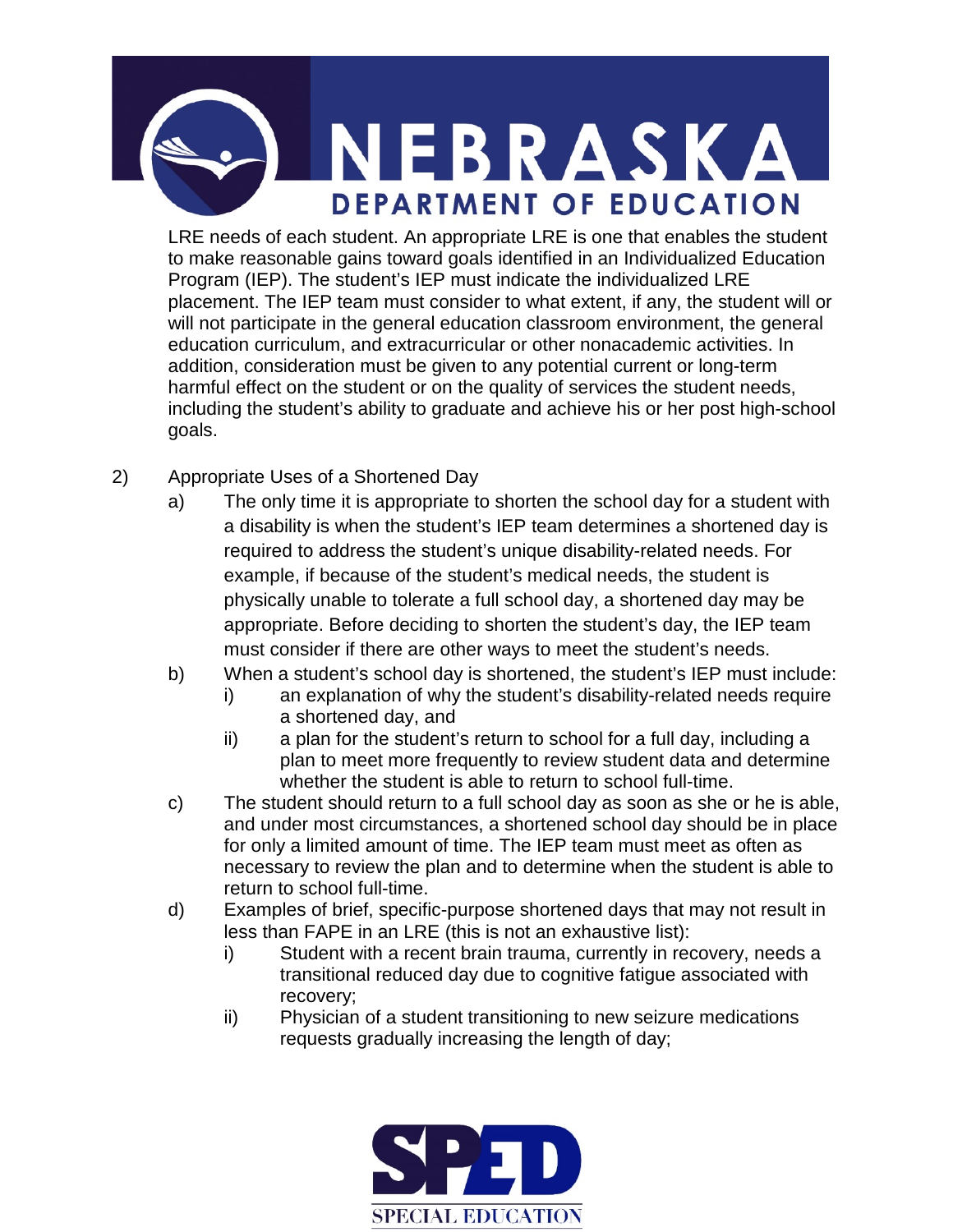

iii) Recently adopted student from another country is experiencing transition difficulties. Parents and therapist request a gradual transition to school.

## 3) Inappropriate Uses of a Shortened Day

- a) Managing Student Behavior and as a Means of Discipline
	- i) An LEA may not reduce a student's instructional time as a form of punishment or in lieu of a suspension or an expulsion. Attendance may also not be solely conditioned upon the student's taking medication or receiving treatment, therapies, or other outside services. The IEP team must develop an IEP that addresses the student's behavioral needs. In the case of a student whose behavior impedes the student's learning or that of others the IEP must include positive behavioral interventions, supports and strategies reasonably calculated to enable the student to participate in the full school day. School removals are not positive behavioral supports. On August 1, 2016, the U.S. Department of Education's Office of Special Education and Rehabilitative Services (OSERS) issued guidance in the form of a Dear Colleague Letter(DCL) that emphasizes the requirement that schools provide positive behavioral supports to students with disabilities who need them. It also clarifies that the repeated use of disciplinary actions may suggest that many children with disabilities may not be receiving appropriate behavioral interventions and supports. When schools fail to consider and provide for needed behavioral supports through the IEP, it is likely to result in a child not receiving the free appropriate public education to which they are entitled under federal law.
- b) Accommodating Transportation Schedules
	- i) An LEA may not reduce a student's instructional time by starting the student's school day later or releasing the student earlier than nondisabled peers in order to accommodate a transportation schedule. For example, it is not permissible for a school to release students with disabilities earlier than their nondisabled peers in order to schedule an earlier bus route. Any LEA that has permitted such actions up to now should take immediate steps to correct the resulting denial of equal opportunity.
- c) Administrative Convenience
	- i) A student's school day may not be shortened for administrative convenience including staffing shortages.
- d) Accommodating Regularly Scheduled Outside Therapies

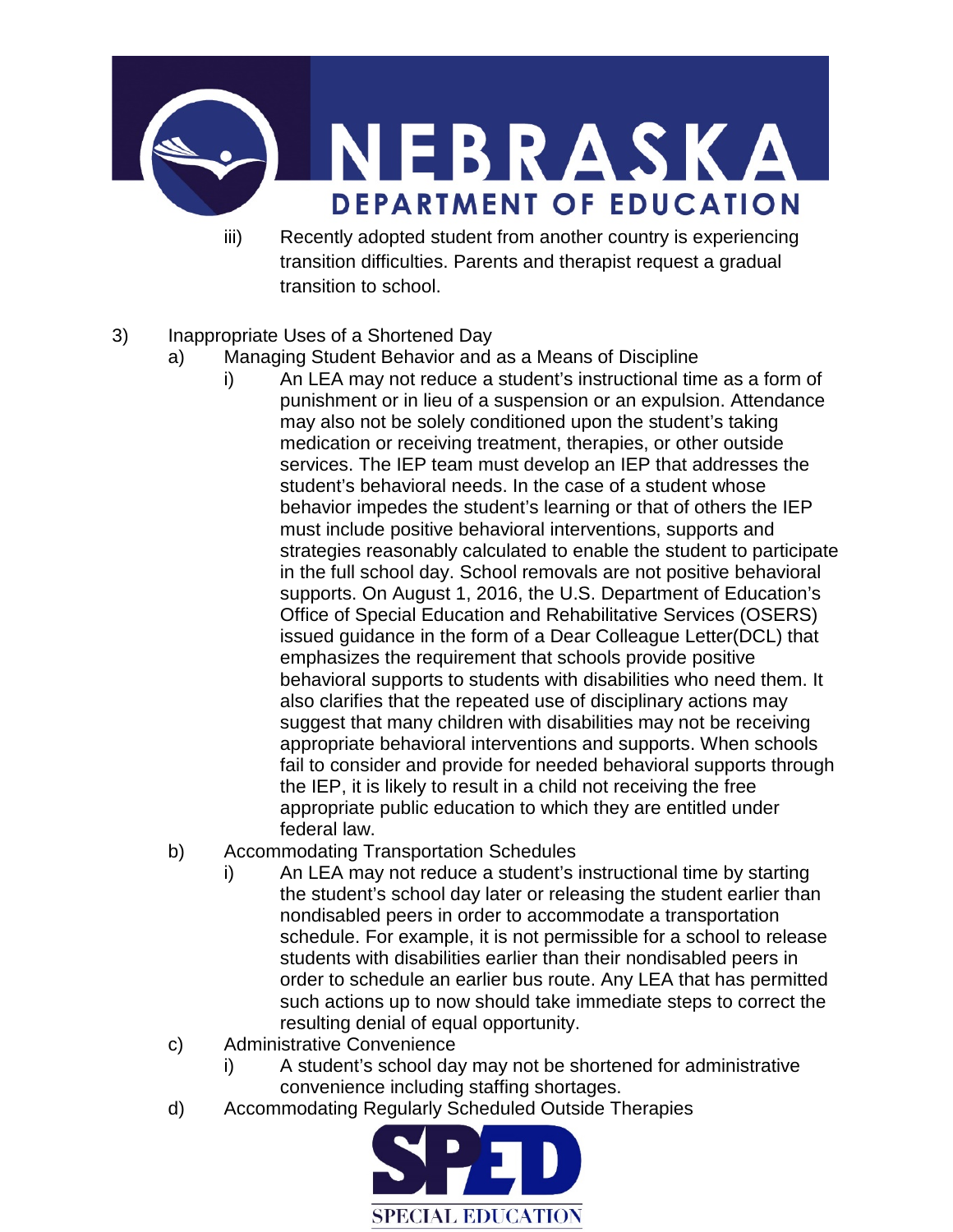

- i) IEP teams may not shorten a student's school day based solely on a parent's request to accommodate regularly scheduled non-school medical or therapeutic appointments. Parents and schools should communicate regarding absences. When absences are frequent, the IEP team should meet to determine how to ensure the continued provision of FAPE in order for the child to continue to progress and meet the annual goals in the IEP. Schools must refer to their local attendance and excusal policies to determine whether absences are excused.
- e) Upon Parent Request
	- i) If a parent requests a change in the length of the student's school day, the LEA must respond to the parent's request. Schools must refer to their local attendance and excusal policies to determine whether absences are excused. However, any changes to the regular school schedule must be made by the student's IEP team, which includes the parent. The only time it is appropriate to shorten the school day for a student with a disability is when the student's IEP team determines a shortened day is required to address the student's unique disability-related needs. This decision must be reflected in the student's IEP, including documenting the reasons for the shortened day and providing a plan for returning to a full day.
- f) As a Standard for All Students with Disabilities or For a Group of Students with Disabilities
	- i) Any decision to shorten a student's school day must be made on an individual, case-by-case basis by the student's IEP team.
- 4) Procedural Questions
	- a) Must an IEP team meeting be held before the school district shortens the length of a student's school day?
		- i) Yes. Shortening a student's school day is a decision that must be made through the IEP team process.
	- b) How should a shortened school day be documented in the student's IEP?
		- i) The IEP must include a clear description of the special education services, related services, and supplementary aids and services to be provided including the amount, frequency, location, and duration of services. The team would explain the total length of the school day and describe the extent that the team would meet to discuss the student's plan to return to an increased school day.

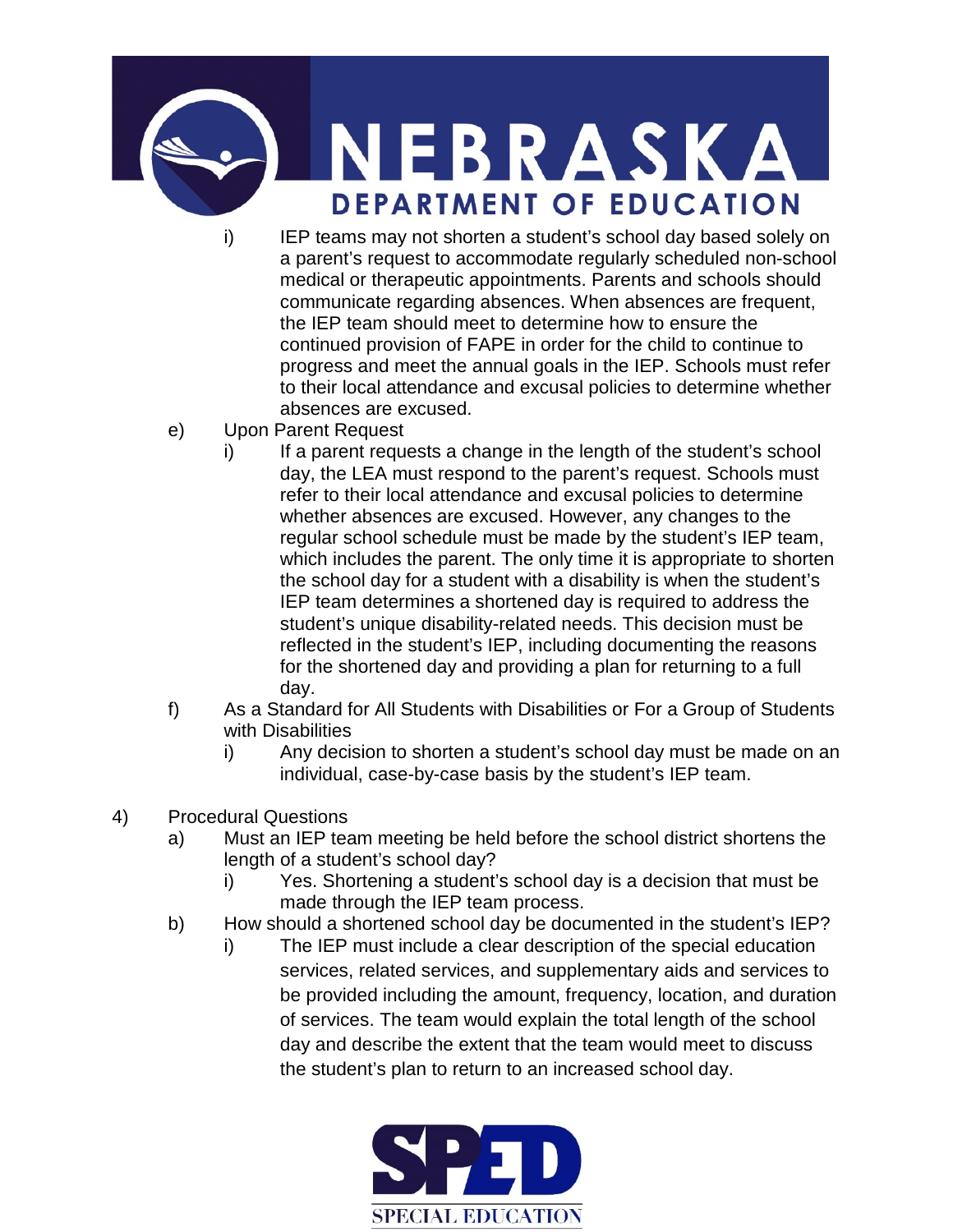

- c) After an IEP team has implemented a shortened school day for a student, what obligation does the LEA have to monitor the shortened day program?
	- i) LEAs, through the IEP team process, should continuously monitor and review the student's progress and plan frequent IEP team meetings to determine whether a shortened school day continues to be necessary to meet the student's unique, disability-related needs. The student should return to a full day as soon as he or she is able, and under most circumstances, a shortened day should be in place for only a limited amount of time.
- d) What can a parent do if they disagree with an IEP team's decision to implement a shortened school day?
	- i) If a parent disagrees with the decision to implement a shortened school day, the NDE – Office of Special Education recommends that the parent request an additional IEP meeting to discuss their concerns. In some cases, parents may wish to reach out to Special Education Directors or other district special education contacts to resolve any disagreement. Parents may also contact the NDE to facilitate the resolution of any disagreements. In addition, parents may elect to participate in formal dispute resolution procedures, such as mediation, state complaints, or due process hearing. Mediation is a voluntary process conducted by a trained, neutral mediator who helps facilitate discussion and assists parties in reaching a resolution. The parent may also file a special education complaint with the NDE. The complaint must be in writing, signed, and submitted within one year of the decision to shorten the school day. Additionally, the parent may file a request for a due process hearing challenging the IEP team's decision. The request must be filed within two years of the decision to shorten the school day. For more information on dispute resolution options under the IDEA please visit [https://www.education.ne.gov/sped/dispute.html.](https://www.education.ne.gov/sped/dispute.html)

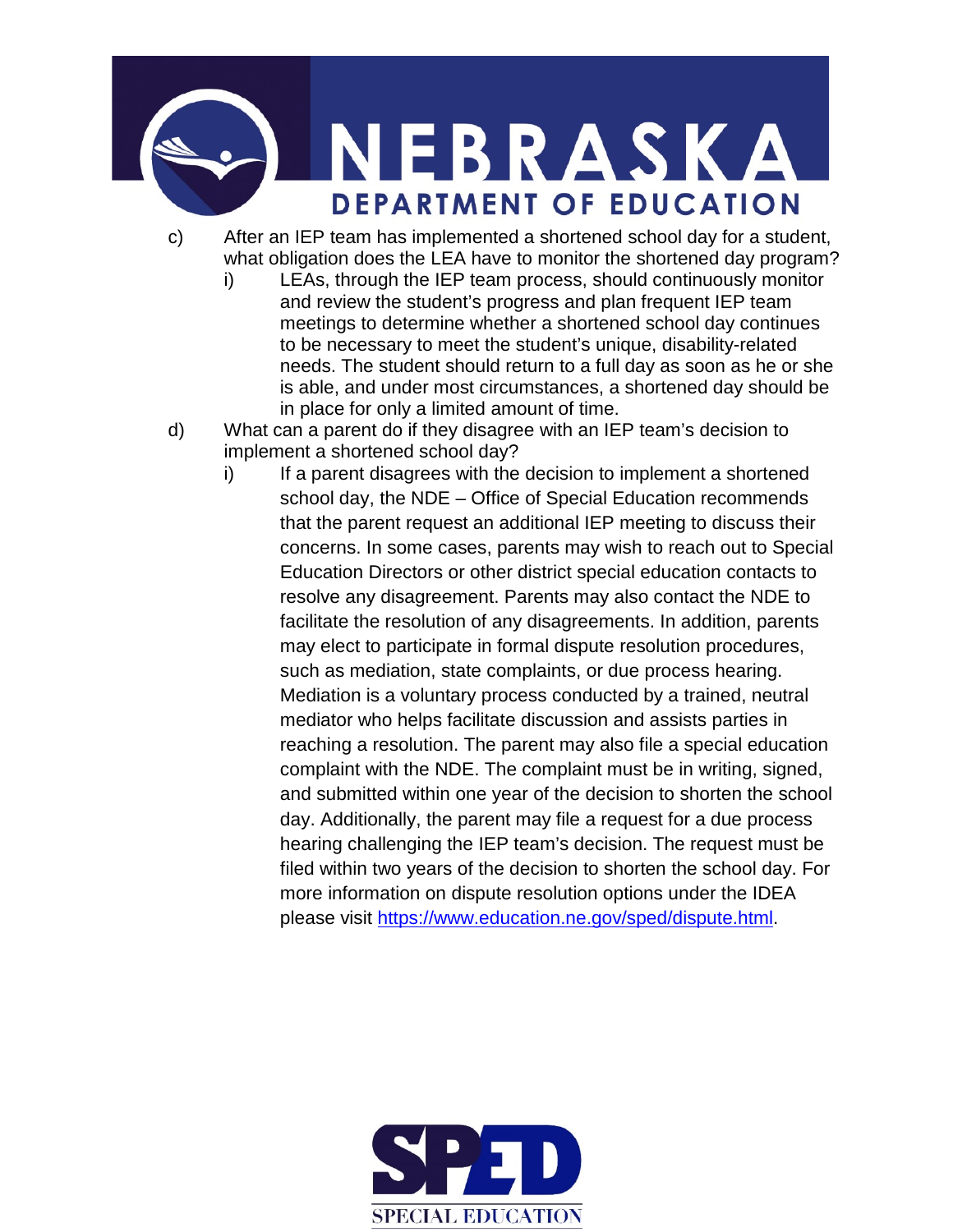

5) But what about students who are taking high school courses and earning credits toward graduation? When should they graduate?

When considering whether the student should be given a diploma prior to age 21, the IEP team may not rely solely upon whether a student has completed credits and coursework for graduation. It must also consider whether the student is prepared for further education, employment, and/or independent living.

The IEP team must consider whether the student's transition goals have been met and whether there is a need for continued transition services to help a student achieve the desired goal upon graduation and should identify the services needed to achieve that goal.

Transition services are a coordinated set of activities designed to be within a results-oriented process, that is focused on improving the academic and functional achievement of the child with a disability in order to facilitate the child's movement from school to post-school activities, including post-secondary education, vocational education, integrated employment (including supported employment), continuing and adult education, adult services, independent living, or community participation.

Transition services must be based on the student's needs, taking into account the child's strengths, preferences, and interests; and must include instruction, related services, community experiences, the development of employment and other post-school adult living objectives, and, when appropriate, acquisition of daily living skills and functional vocational evaluation.

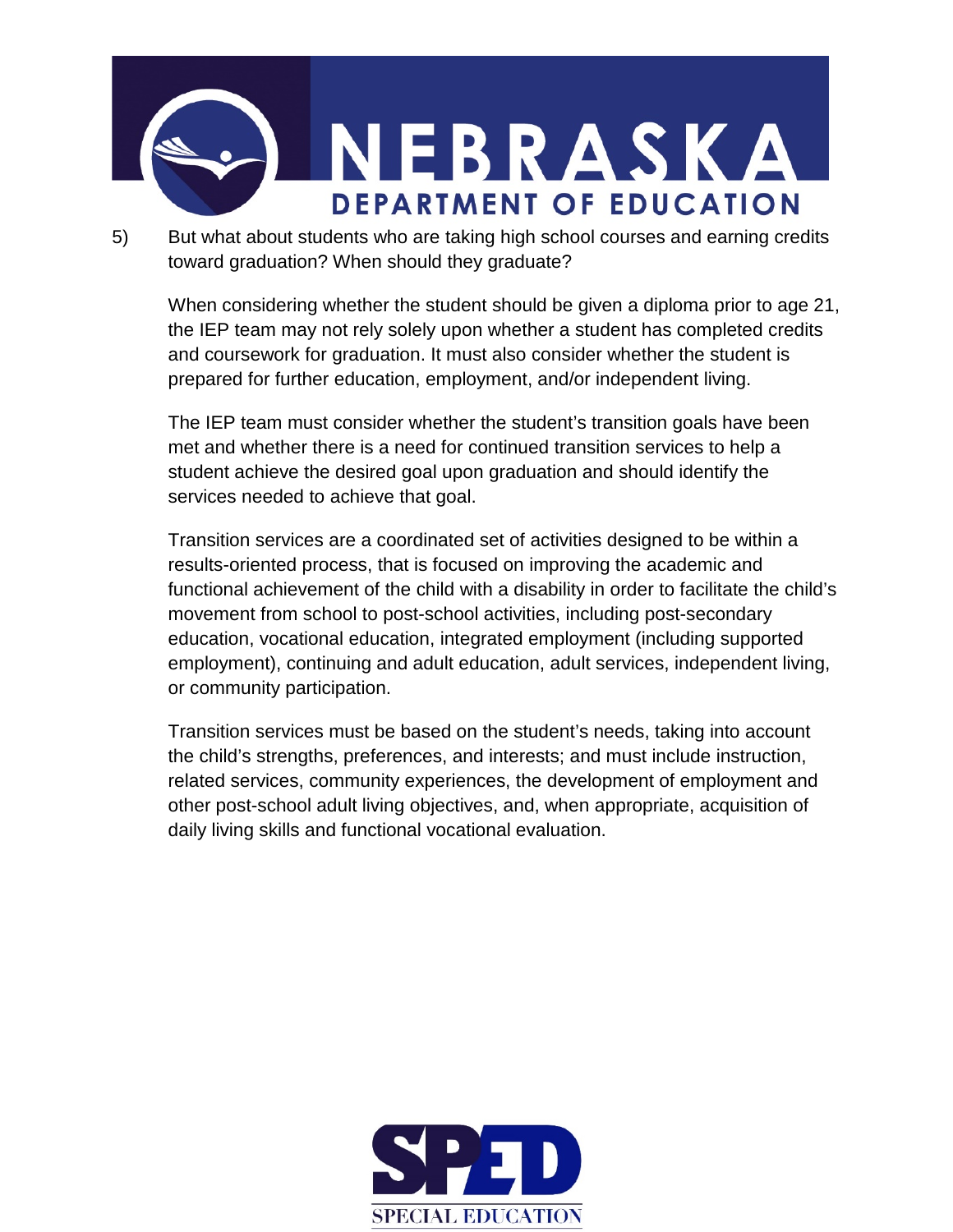

There are a number of things to take into consideration when making decisions for students on IEPs that do not graduate at the age of 18.

First, the transition activities which must be addressed, unless the IEP team finds it unnecessary, are: (a) instruction; (b) community experiences; and (c) the development of objectives related to employment and other post-school areas. There is a tendency to confuse these three requirements with the post-school activities to which the three are to be directed, i.e., post-secondary education, vocational training, employment, adult services, independent living, etc. Many "lists" are available which can be seen as suggesting the IEP must address the latter directly rather than the former.

A second source of confusion is that by erroneously viewing the transition component of the IEP as a thing unto itself it is easy to forget that IDEA entitles the student who has a disability only to special education and related services.

The transition services to which a student is entitled must fit the definition of one or the other. Therefore, each required transition service must be either specially designed instruction to meet the students' unique needs (taking into account his preferences and interests) or it must be required to enable the student to benefit from that instruction. The fact that transition services must qualify as either special education or related services may not pose a significant limitation since one could argue that almost any transition service is necessary to enable the student to reap the benefits of all the special education she or he has had to date.

A third overly broad reading is the failure to recognize that "student's preferences and interests" refers to determining the student's needs, not to delineating the services to be provided (34 CFR 300.18(b)(1)(2)). One way to approach the question of student needs is to envision a typical weekday and a typical weekend after secondary school. Is the student still living in his or her parents' home? Has she gotten an apartment? Does he know how to find apartment ads in the classifieds? How to respond to an ad? How to locate the address?